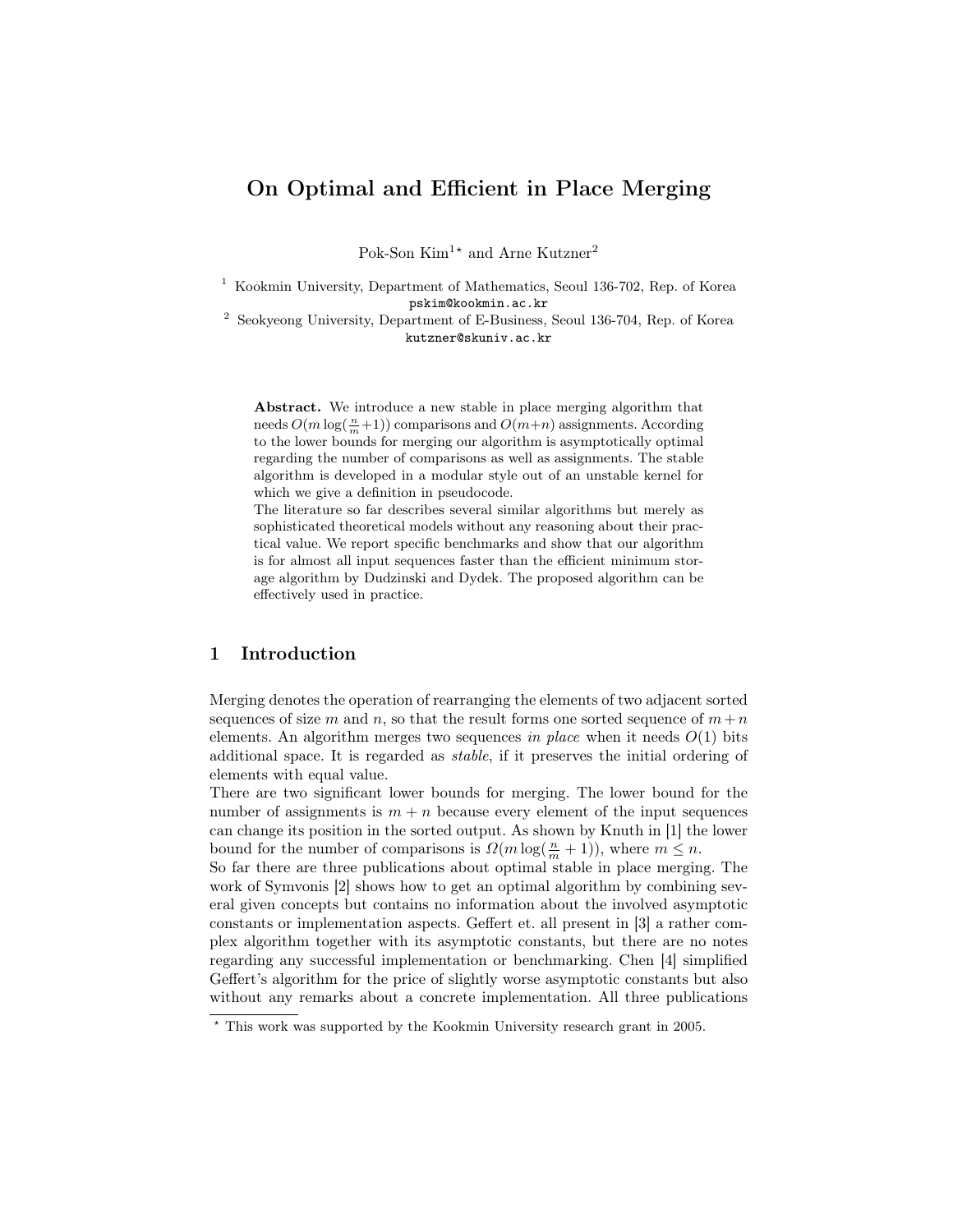have some resemblance. They take the algorithm from Mannila and Ukkonen [5] as starting point, rely on the concept of an internal buffer introduced by Kronrod in [6] and develop a stable algorithm out of an unstable one. We will follow this path but with the focus on an improved stable algorithm as well as concrete benchmarking. The proposed stable algorithm can be effectively used in practice as shown by the fact that it can compete with the algorithm of Dudzinski and Dydek [7] that is used as foundation of the merge\_without\_buffer function contained in the C++ Standard Template Libraries (STL) [8].

Significant older works in the area of in place merging are the publications of Pardo [9], Salowe and Steiger [10] and Huang and Langston [11]. All algorithms introduced there are asymptotically optimal regarding the number of assignments, but lack in meeting the lower bound for comparisons. Another class of merging algorithms are the minimum storage algorithms presented in [7] and [12] which both rely on  $O(\log^2(m+n))$  bits of extra storage. The latter two algorithms are effective in practice and simply structured, but they are not asymptotically optimal regarding the number of assignments.

We will begin with the introduction of our notation and some toolbox algorithms, followed by the presentation of an unstable core algorithm. Afterwards the unstable core algorithm is extended to an unstable in place algorithm which in turn is extended to a stable in place algorithm. We will report some benchmarks and finish with a short conclusion.

# 2 Notation / Algorithm Toolbox

We now introduce some notations that we will use throughout the paper. Let u and v two ascending sorted sequences. We define  $u \leq v$   $(u \lt v)$  iff.  $x \leq y$  $(x < y)$  for all elements  $x \in u$  and for all elements  $y \in v$ . |u| denotes the size of the sequence u. Unless stated otherwise, m and  $n (m \leq n)$  are the sizes of two input sequences  $u$  and  $v$  respectively.

We will use six other algorithms as subcomponents. We now briefly introduce these algorithms and their complexity (A summary is given in Tab. 1):

(1) Hwang and Lin [13] introduced a merging-algorithm that is optimal regarding the number of comparisons as well as assignments. Unfortunately their algorithm is not in-place, it relies on an external buffer of size  $m$  when the merging shall be achieved by applying a linear number of assignments only. The algorithm granulates the longer input sequence into segments of size  $2^{\lfloor \log(n/m) \rfloor}$  and uses a smart combination of a sequential search together with several binary searches for staying asymptotically optimal regarding the number of comparisons. Hwang and Lin's algorithm can be modified so that it works in place, but for the price of  $m<sup>2</sup>$  assignments. The modified form avoids the usage of an external buffer by using repeated rotations instead. Geffert et al. give a detailed description of that variant in [3].

(2) Block Swapping denotes the operation of exchanging the contents of two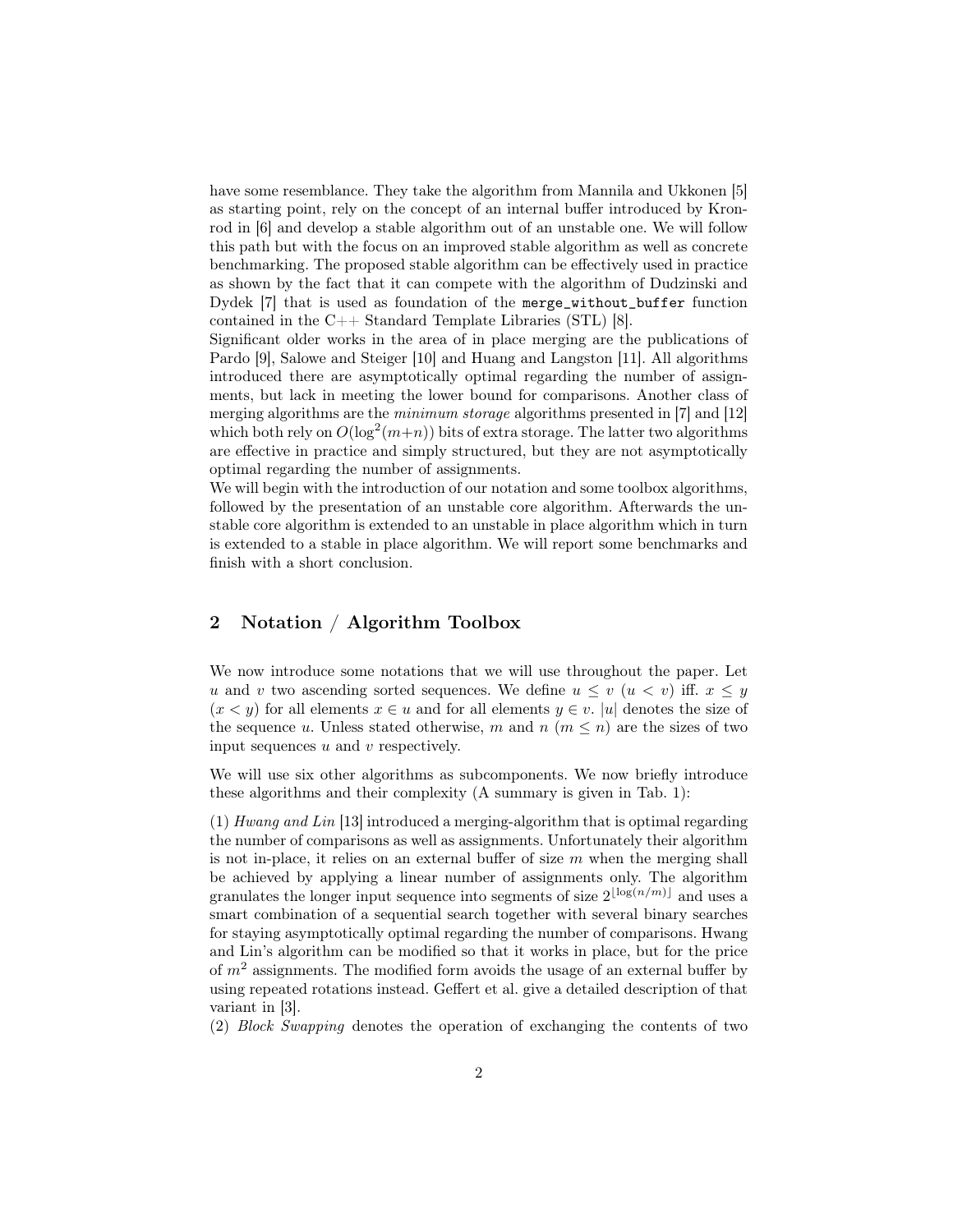| Algorithm                                    | Arguments                       | Comparisons                           | Assignments                  |  |  |  |  |  |
|----------------------------------------------|---------------------------------|---------------------------------------|------------------------------|--|--|--|--|--|
| Hwang and Lin                                | $u, v$ with $ u  \leq  v $      |                                       |                              |  |  |  |  |  |
|                                              | let                             | where                                 |                              |  |  |  |  |  |
|                                              | $m =  u , n =  v $              | $t =  \log(n/m) $                     |                              |  |  |  |  |  |
| $(1)$ - ext. buffer                          |                                 |                                       | $2m + n$                     |  |  |  |  |  |
| $(2)$ - m rotat.                             |                                 |                                       | $n+m^2+m$                    |  |  |  |  |  |
| <b>Block Swapping</b>                        | u, v with $ u = v $             |                                       | 3 u                          |  |  |  |  |  |
| <b>Floating Hole</b>                         | u, v with $ u = v $             |                                       | $2( u +1)$                   |  |  |  |  |  |
|                                              | (element x is in front of $u$ ) |                                       |                              |  |  |  |  |  |
| <b>Block Rotation</b>                        | u, v                            |                                       | $ u  +  v  + \gcd( u ,  v )$ |  |  |  |  |  |
|                                              |                                 |                                       | $\leq 2( u + v )$            |  |  |  |  |  |
| Binary Search                                | $u, x$ (searched element)       | $\log u $ + 1                         |                              |  |  |  |  |  |
| Insertion Sort                               | u, let $m =  u $                | $\frac{\overline{m(m-1)}}{2} + (m-1)$ | $\frac{m(m+1)}{m-1} - 1$     |  |  |  |  |  |
| Table 1 Complexity of the Toolboy Algorithms |                                 |                                       |                              |  |  |  |  |  |

Table 1. Complexity of the Toolbox-Algorithms

(not necessarily adjacent) blocks u and v with  $|u| = |v|$ . Floating Hole denotes a technique that can sometimes be applied in order to reduce the number of assignments necessary for achieving a block rearrangement. In our algorithms we will have to accomplish a rearrangement from  $\dots x u p v \dots$  to  $\dots v x p u \dots$ , where x is a single element, u and v are blocks of equal size and p is some arbitrary subsequence. [3] gives a detailed description for both operations and their complexity.

 $(3)$  Let u and v be two adjacent blocks of not necessarily equal size. The circular rearrangement from  $\dots uv \dots$  to  $\dots vu \dots$ , is called a *Block Rotation*. If we have an intermediate storage of one element only we need at least  $|u|+|v|+gcd(|u|, |v|)$ assignments for accomplishing a block rotation. Here  $gcd(a, b)$  denotes the greatest common divisor of two positive integers. An algorithm that meets this lower bound is presented in [7].

(4) Binary Search and Insertion-Sort are two standard algorithms described in almost all introducing literature about algorithms (e.g. [14]).

# 3 The Core Algorithm

We now give the definition of our unstable core algorithm that relies on extra storage of size  $\lfloor \sqrt{m} \rfloor$  for local merges.

# $Algorithm 1: \text{UNSTABLE-CORE-MERGE}$

Let  $k = |\sqrt{m}|$  and  $l = |m/k|$ . We granulate the sequence u into blocks  $u_0u_1 \ldots u_l$ , so that all blocks  $u_i$  with  $0 < i \leq l$  have size k. The first block  $u_0$  gets the size  $m - l * k$ .  $(u_0$  is empty in the case  $l * k = m$ ). Let  $u_i = b_i x_i$ for all  $i$   $(0 \le i \le l)$ , where  $x_i$  corresponds to the last element of  $u_i$ . If  $u_0$  is empty, then  $b_0$  and  $x_0$  are empty as well. We separate the sequence v into  $l + 2$ sections  $v = v_0v_1 \ldots v_l v_{l+1}$  using the  $x_i$   $(0 \le i \le l)$ , so that we get for all *i*:  $v_i \leq x_i \leq v_{i+1}$ . Using these granulations of v and u we rearrange our input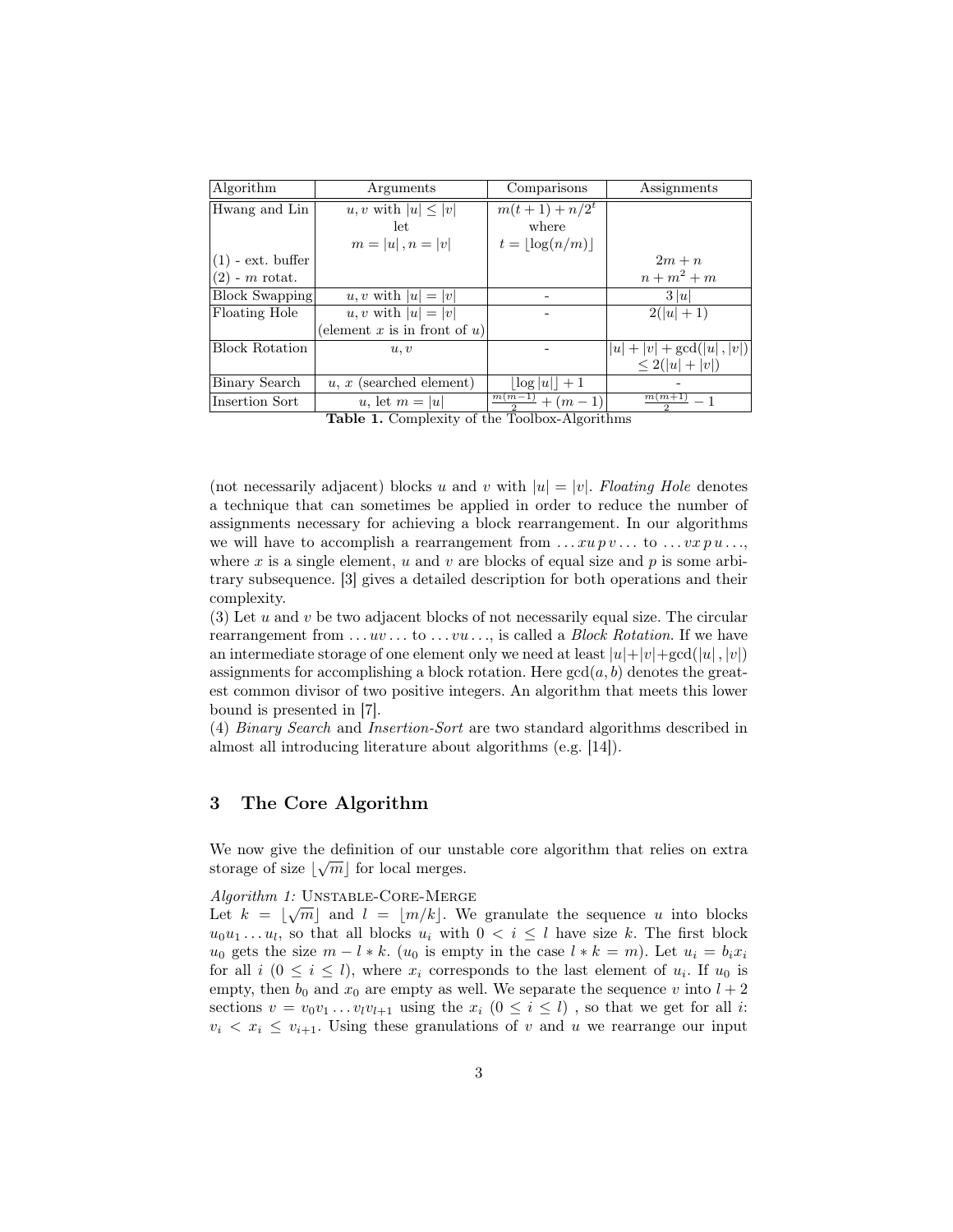UNSTABLE-CORE-MERGE $(A, first1, first2, last)$ 

 $1 \geq u$  is in  $A[first1 : first2 - 1], v$  is in  $A[first2 : last - 1]$ 2  $m \leftarrow first2 - first1; k \leftarrow [sqrt(m)]; delta \leftarrow 0;$ 3 if m mod  $k = 0$ 4 then  $blockEnd \leftarrow first1 + k$ 5 else  $blockEnd \leftarrow first1 + (m \mod k)$ 6 7 while true 8 **do**  $\triangleright$  Processing of the current minimal block 9  $b \leftarrow \text{BINARY-SEARCH}(A, first2, last, A[blockEnd-1])$ 10  $to \leftarrow b - (first2 - blockEnd)$ 11 if  $to > first2$ 12 **then**  $\text{BLOCK-ROTATION}(A, blockEnd-1, first2, b)$ 13 else FLOATING-HOLE $(A, blockEnd, first2, b-first2)$ 14 delta ←  $(b - first2 + delta) \mod k$ 15 HWANG-AND-LIN $(A, first1, blockEnd-1, to -1)$ 16  $first2 \leftarrow b; first1 \leftarrow to$ 17 if  $first1 \geq first2$ 18 **then break**  $\triangleright$  No more blocks to be placed - leave the while-loop 19 20  $\triangleright$  Search the next minimal block 21  $t \leftarrow first1 + k - delta; e \leftarrow first2 - delta$ 22 if  $delta > 0$ 23 then  $startMin \leftarrow$  SEARCH-MINIMAL-BLOCK $(A, k, t, e, e)$ 24 else  $startMin \leftarrow$  SEARCH-MINIMAL-BLOCK $(A, k, t, e, first1)$ 25  $t \leftarrow first1$ 26 27  $\triangleright$  Move the minimal block to the front of sequence q 28 if  $startMin = e$ 29 then  $B$ LOCK-SWAP $(A, t, e, delta)$ 30 BLOCK-ROTATION $(A, first1, t, first1 + k)$ 31 else  $B$ LOCK-SWAP $(A, t, startMin, k)$ 32 BLOCK-ROTATION $(A, first1, t, t + k)$ 33 blockEnd ← first1 + k

sequences to  $b_0v_0x_0b_1v_1x_1...b_lv_lx_lv_{l+1}$ . Eventually we get the desired sorted result by local merging of all pairs  $b_i v_i$   $(0 \le i \le l)$ . Please note that all  $x_i$  are at their final position after the rearrangement-step and do not need to be part of the local merges.

The rearrangement happens in a sequential style, it starts with block  $u_0$  ( $u_1$  if

In order to keep the optimality the rearrangement must be achieved by applying a linear number of assignments only. The following technique can be used to do so. It is similar to the following method described by Mannila and Ukkonen in [5]: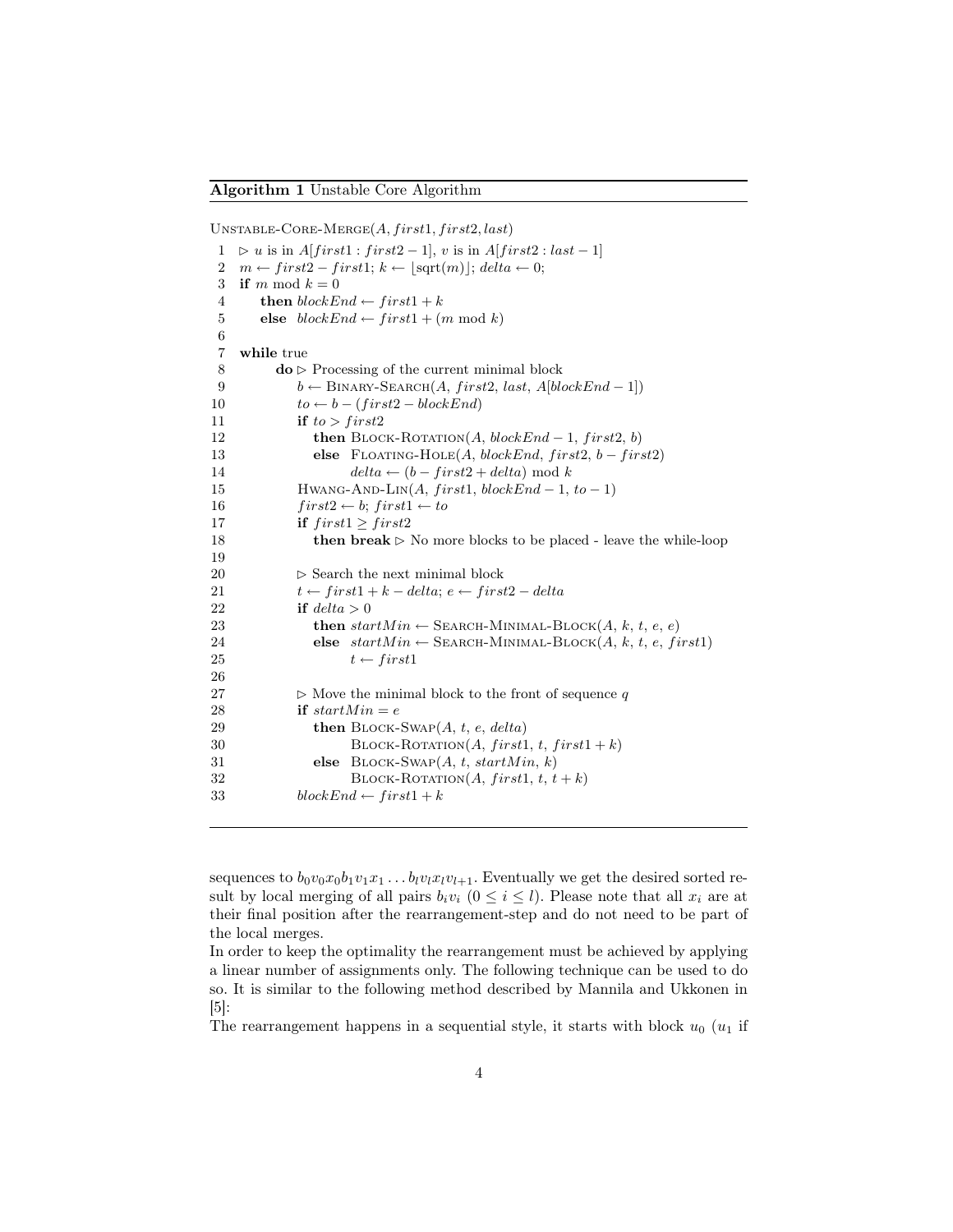| Pseudocode Definition                                                      | Description of the Arguments                       |  |  |  |
|----------------------------------------------------------------------------|----------------------------------------------------|--|--|--|
| HWANG-AND-LIN(A, first1, first2, last)  u is in $A$ [first1 : first2 - 1], |                                                    |  |  |  |
|                                                                            | v is in $A[first2: last-1]$                        |  |  |  |
| BSEARCH(A, first, last, x)                                                 | delivers the position of the                       |  |  |  |
|                                                                            | <b>first</b> occurrence of x in $A[first: last-1]$ |  |  |  |
| $B$ LOCK-SWAP $(A, pos1, pos2, len)$                                       | u is in $A[pos1 : pos1 + len],$                    |  |  |  |
|                                                                            | v is in $A[pos2 : pos2 + len]$                     |  |  |  |
| $F$ LOATING-HOLE $(A, pos1, pos2, len)$                                    | $u, v$ as in BLOCK-SWAP,                           |  |  |  |
|                                                                            | element x in $Apos-1$                              |  |  |  |
| $\text{Block-ROTATE}(A, first1, first2, last)$                             | $ u, v$ as in HWANG-AND-LIN                        |  |  |  |
| --------<br>$0.1$ $\sim$ $\sim$ $\sim$ $\sim$ $\sim$ $\sim$                |                                                    |  |  |  |

Table 2. Pseudocode Definitions of the Toolbox Algorithms

 $u_0$  is empty) and continues by placing the blocks in increasing order one by one. During the rearrangement all unprocessed blocks, this means blocks that are not moved to their final position, stay together as a group, but we allow that these blocks become interleaved and rotated as a complete segment.

Let us now assume that we have already successfully processed all blocks  $u_0 \dots u_j$  with  $(0 \leq j < l)$ . Then we have some sequence p q  $v_{j+1} \dots v_{l+1}$ , where  $p = b_0v_0x_0b_1v_1x_1...b_jv_jx_j$  contains all blocks already processed and  $q = c''u'_1 \dots u'_{l-j-1}c'$  comprises the unprocessed blocks  $u_{j+1} \dots u_l$  in some interleaved form. Additionally, due to the rotation, one unprocessed block can be split into two parts, this is  $c'c''$ . To place the next block  $u_{j+1}$ , we have first to find the position of that block in  $q$ . Due to the increasing order of the elements in u, we have to find the block with the smallest elements in order to find  $b_{j+1}$ . We can do so by looking for the block with the smallest first and last element. Depending on the result of this search, we have to distinguish two different cases: (*Case 1*) The minimal block is  $c'c''$ : We split  $u'_1$  into  $d'd''$ , so that  $|d'| = |c'|$  and  $|d''| = |c''|$ . Then we exchange c' and d' in order to get  $q = c''c'd''u'_2 \ldots u'_{l-j-1}d'$ . Afterwards we rotate  $c''c'$  to  $c'c''$  and get  $q = u_{j+1}d''u'_2 \dots u'_{l-j-1}d'$ .

(*Case 2*) The minimal block is in  $u'_1 \dots u'_{l-j-1}$ , let  $u'_i$  (1  $\leq i \leq l - j$ ) be the minimal block. Then we exchange  $u'_1$  and  $u'_i$  in order to get  $q =$  $c''u'_i u'_2 \ldots u'_{1-i-1}c'$ . Afterwards we rotate  $c''u'_i$  to  $u'_i c''$  and get  $q =$  $u_{j+1}c''u'_2 \ldots u'_1 \ldots u'_{l-j-1}c'$ .

Hence, after moving  $u_{j+1}$  to the front position we have some sequence  $p \; b_{j+1} x_{j+1} q' v_{j+1} \ldots v_{l+1} \; (q = b_{j+1} x_{j+1} q')$ . Now we will move  $v_{j+1}$  to its final position just in front of  $x_{j+1}$ . Once more we have to distinguish two cases: (Case 1)  $|v_{j+1}| \geq |q'|$ : We use a rotation in order to get  $v_{j+1}x_{j+1}q'$  out of  $x_{j+1}q'v_{j+1}.$ 

 $(Case 2) |v_{j+1}| < |q'|$ : We split q' into  $q'_1q'_2$  so that  $|q'_1| = |v_{j+1}|$  and use a floating-hole operation to get  $v_{j+1}x_{j+1}q'_2q'_1$  out of  $x_{j+1}q'_1q'_2v_{j+1}$ . Please note that  $q'_1q'_2$  is a rotated form of  $q'$  merely.

Alg. 1 gives an implementation for the UNSTABLE-CORE-MERGE algorithm in pseudocode. Table 2 comprises the pseudocode definitions for all toolbox algorithms. The pseudocode conventions are taken from [14].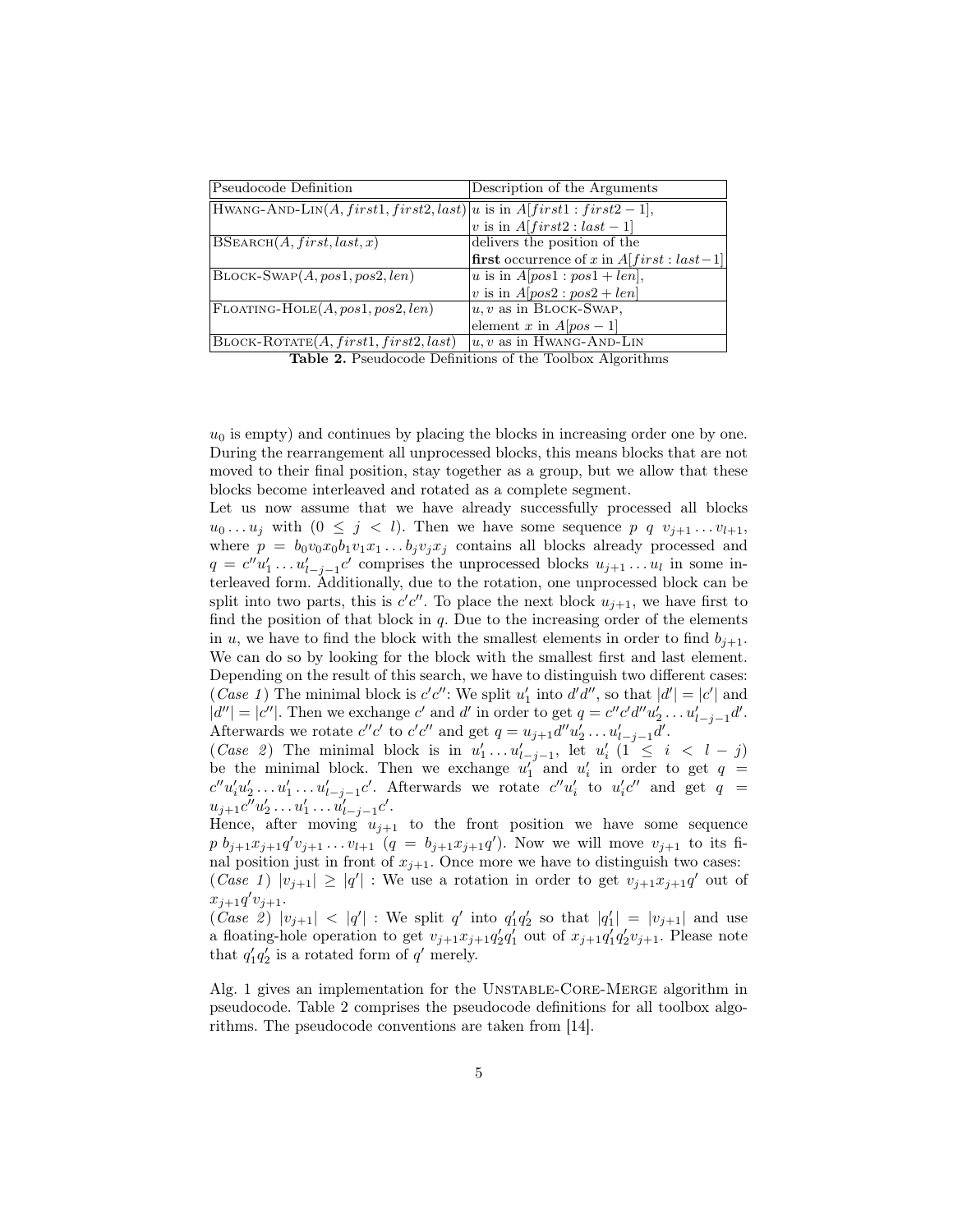**Theorem 1.** The UNSTABLE-CORE-MERGE algorithm needs  $O(m \log(\frac{n}{m} + 1))$ comparisons and  $O(m + n)$  assignments.

*Proof.* The  $l+1$  calls of Hwang and Lin's algorithm need less than  $\sum_{i=0}^{l} (q_i \log(\frac{p_i}{q_i} +$ 1) +  $q_i = O(m \log(\frac{n}{m} + 1))$  comparisons and  $\Sigma_{i=0}^l(2q_i + p_i) \leq 2m + n$  assignments, where  $p_i = \max\{|u_i|, |v_i|\}$  and  $q_i = \min\{|u_i|, |v_i|\}$ . Further, since signments, where  $p_i = \max\{|u_i|, |v_i|\}$  and  $q_i = \min\{|u_i|, |v_i|\}$ . Further, since  $\lfloor \sqrt{m} \rfloor (\lfloor \log n \rfloor + 1) \le \sqrt{m} (\log n + 1) = m \cdot \frac{\log n}{\sqrt{m}} + \sqrt{m} \le m \cdot (\log n - \log m) + \sqrt{m} =$  $O(m \log \frac{n}{m})$ , the  $l + 1$  calls of the binary search need  $O(m \log(\frac{n}{m} + 1))$  comparisons. The l searches of the minimal block consume  $\Sigma_{i=1}^l 2i \leq m + \sqrt{m} \leq 2m$ comparisons. The l extractions of the minimal block need  $l(7k) \leq 7m$  assignments. The  $l+1$  movements of the minimal block need less than  $\sum_{i=0}^{l} 4|v_i| \leq 4n$ assignments. So, altogether we have  $O(m \log(\frac{n}{m} + 1))$  comparisons and  $O(m+n)$  $\Box$ assignments.  $\Box$ 

#### 3.1 Extending the Core Algorithm to an Unstable in Place Algorithm

The UNSTABLE-CORE-MERGE algorithm is asymptotically optimal, but it demands an extra storage of size  $O(|\sqrt{m}|)$ . We will now apply a technique called *internal buffer* for reducing the necessary extra storage to  $O(1)$ . The notion internal buffer is due to Kronrod and was first proposed in [6]. The basic idea is to use some particular area of the input sequences repeatedly as buffer and to accept that the area elements are disordered by this usage. At the end the internal buffer is sorted by applying some sorting algorithm and afterwards the buffer elements are merged by some way. Using this approach we now derive an unstable in-place algorithm from our core algorithm:

Algorithm 2: UNSTABLE-IN-PLACE-MERGE  $(u, v)$ 

 $\mu$  algorithm z. UNSTABLE-IN-1 LACE-WERGE  $(u, v)$ <br>We split the input sequence u into  $u_1 u_2$  so that  $|u_1| = \lfloor \sqrt{m} \rfloor$ . Let x be the last element of  $u_1$ . By applying a binary search we separate v into  $v_1v_2$ , so that  $v_1 < x \le v_2$ . We rearrange  $u_1u_2v_1v_2$  to  $u_1v_1u_2v_2$  using a block rotation. Then we merge  $u_2$  and  $v_2$  using the UNSTABLE-CORE-MERGE algorithm (Alg. 1), where the embedded calls of Hwang and Lin's algorithm use the segment  $u_1$ as buffer area. Because the elements of  $u_1$  can be disordered during the last step, we afterwards sort them using Insertion-Sort. Finally we use the rotation based variant of Hwang and Lin's algorithm for merging the two segments  $u_1$  and  $v_1$ .

**Theorem 2.** The UNSTABLE-IN-PLACE-MERGE algorithm needs  $O(m \log(\frac{n}{m} +$ 1)) comparisons and  $O(m + n)$  assignments.

Proof. We have simply to count the additional operations. The unique additional binary search and call of Hwang and Lin's algorithm trivially doesn't change the asymptotic number of comparisons. Hwang and Lin's call poses  $|v_1| + |u_1|^2 +$  $|u_1| = O(m+n)$  additional assignments. The final insertion sort needs  $O(m)$ comparisons as well as assignments (see Table 1). So altogether the algorithm performs  $O(m \log(\frac{n}{m} + 1))$  comparisons and  $O(m + n)$  assignments.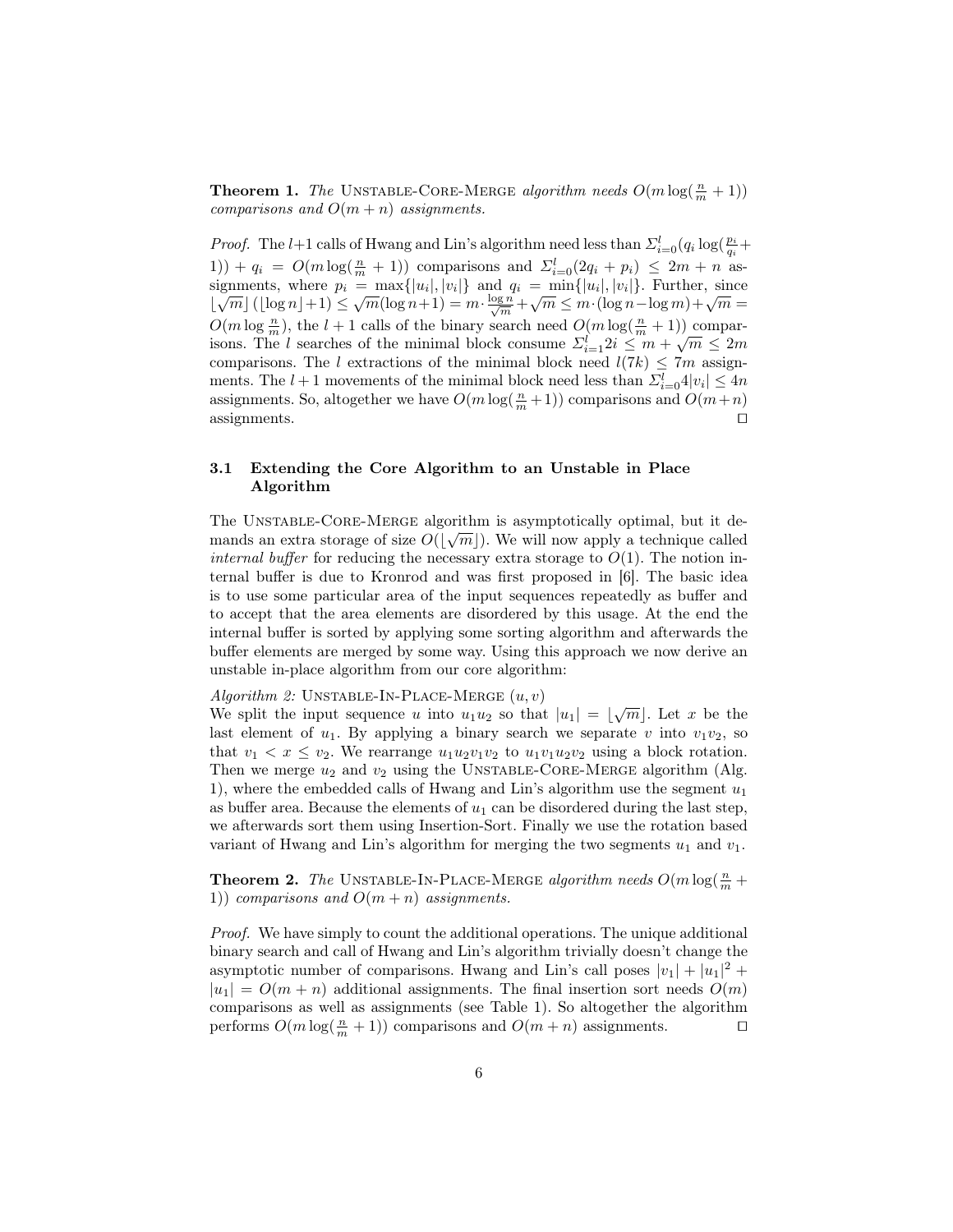

**Fig. 1.** Partitioning scheme (here for  $|u| = 24$ )

A merging algorithm is called semi-stable when it preserves the initial ordering of equal elements of at least one of either input-sequences. It is easy to check that none of the applications of toolbox algorithms in Unstable-In-Place-Merge changes the initial ordering of equal elements in  $v$ .

Corollary 1. UNSTABLE-IN-PLACE-MERGE is semi-stable.

# 4 Deriving a Stable in Place Algorithm

The lack of stability in Unstable-In-Place-Merge is caused (1) by the block extraction in the lines 27-32 of Alg. 1 and (2) the usage of the first elements  $\lfloor \sqrt{m} \rfloor$  of u as internal buffer. The block extraction raises stability-problems because there might be two blocks containing equal elements. Such two blocks can't be distinguished during the search of the minimal block and so we can't reconstruct their initial order. We will fix these problems as follows:

reconstruct their initial order. We will fix these problems as follows:<br>We extract  $2|\sqrt{m}|$  *distinct* elements out of u and create 2 buffers of size  $|\sqrt{m}|$ by moving these elements to the front of  $u$ . Please note that we can disorder and afterwards sort these buffers without losing stability. The first buffer will be used by the embedded calls of Hwang and Lin's algorithm, the second buffer will be used to keep track of the order of unprocessed blocks in  $u$ . To keep track we will apply a technique called *movement imitation* that is described by Symvonis in [2]. Movement imitation means that we establish a 1-to-1 correspondence between elements of the movement imitation buffer (mi-buffer) and u-blocks as shown in Fig. 1. Each time when we change the order of the u-blocks during the processing or extraction of a minimal block, we imitate this reordering in the mi-buffer. Hence, we can find the minimal block by searching for the minimal element in the mi-buffer.

Algorithm 3: STABLE-IN-PLACE-MERGE  $(u, v)$ 

We take the UNSTABLE-IN-PLACE-MERGE algorithm as basis and apply the following modifications:

following modifications:<br>(1) We start by extracting two buffers of size  $\lfloor \sqrt{m} \rfloor$  (mi-buffer and buffer for local merges) at the beginning of  $u$ , where all buffer-elements are distinct. Such buffer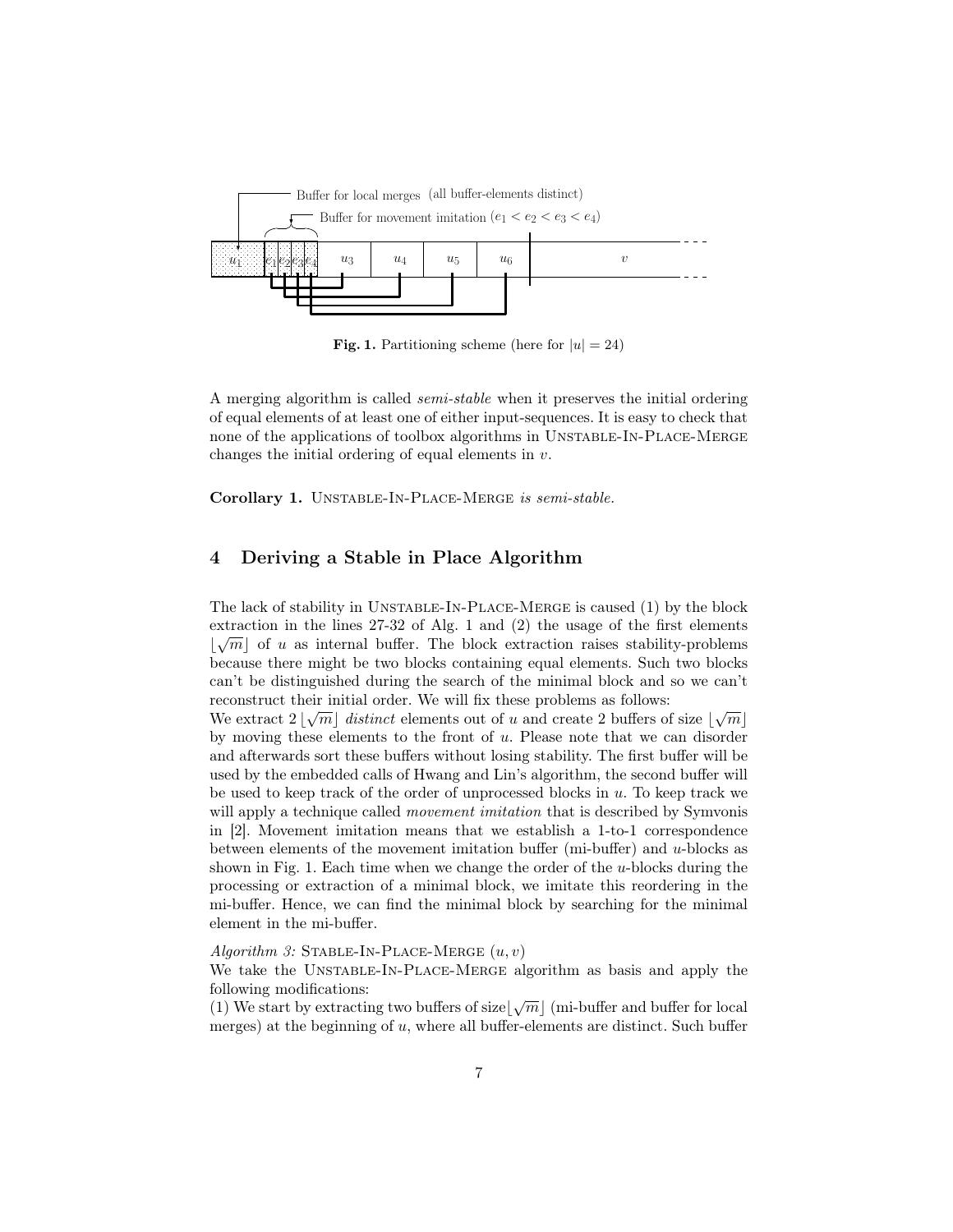extraction can happen by performing  $O(m)$  comparisons and  $O(m)$  assignments as described by Pardo in [9]. (2) We replace the search for the minimal block (lines 23-24 in Alg. 1) by a procedure using the mi-buffer. (3) Any u-block reordering must be imitated in the mi-Buffer. (4) We need a counter variable that counts the number of unprocessed blocks for maintaining the size of the mi-Buffer. (5) At the end we must sort and merge the two buffers extracted in the beginning, this replaces 2 corresponding tasks in the unstable algorithm.

**Theorem 3.** The STABLE-IN-PLACE-MERGE algorithm needs  $O(m \log(\frac{n}{m} + 1))$ comparisons and  $O(m + n)$  assignments.

*Proof.* We have to check the effect of all modifications applied to the unstable in place algorithm. The extraction of a buffer of size  $2\lfloor\sqrt{m}\rfloor$  in u needs  $O(m)$ additional comparisons and  $O(m)$  additional movements. The repeated search of the minimal block needs  $\sum_{i=1}^{l} i \leq m$  comparisons. The management of the mi-buffer causes less than  $l \cdot 2 \sqrt{m} \leq 2m$  assignments. For the final sorting and merging the same argumentation can be applied as in Theorem 2.  $\Box$ 

There might be the case that there are less than  $2\lfloor\sqrt{m}\rfloor$  distinct elements in u and so, due to the lack of a buffer of appropriate size, the above algorithm fails. In order to give a solution for this case we first slightly extend the rotation-based variant of Hwang and Lin's algorithm as follows:

Instead of directly inserting an element  $x$  as in the original algorithm, we first extract a maximal segment of elements equal to x by a simple linear search. Afterwards we treat this segment as one element. This extension causes  $m$  additional comparisons at most but allows us to express the number of necessary assignments depending on the number of different elements in u.

**Lemma 1.** Let p and q two ascending sorted sequences with  $p \leq q$ . The rotationbased variant of Hwang-and-Lin's algorithm extended by the extraction of maximal segments of equal elements needs  $2(\lambda|p|+|q|)$  many assignments at most, where  $\lambda$  is the number of distinct elements in p.

Based on the above extension we handle the case of too few distinct elements as follows:

Let us assume that we could extract a buffer of  $\lambda$  distinct elements, where  $\lambda < 2 \lfloor \sqrt{m} \rfloor$  and that this buffer extraction divides u into  $u_1u_2$  where  $u_1$  contains the  $\lambda$  buffer elements. We granulate  $u_2$  into  $\lambda$  blocks of size  $k = \lfloor \frac{m-\lambda}{\lambda} \rfloor$  and one segment containing  $\lambda$  elements at most. We apply the stable merging algorithm using this modified block size and for the local merges we use the variant of Hwang and Lin's algorithm introduced above that doesn't rely on any internal buffer.

**Theorem 4.** In the case of  $\lambda$  distinct elements in u, where  $\lambda < 2 \sqrt{m}$ , two adjacent sorted sequences can be merged stable, in place and asymptotically optimal.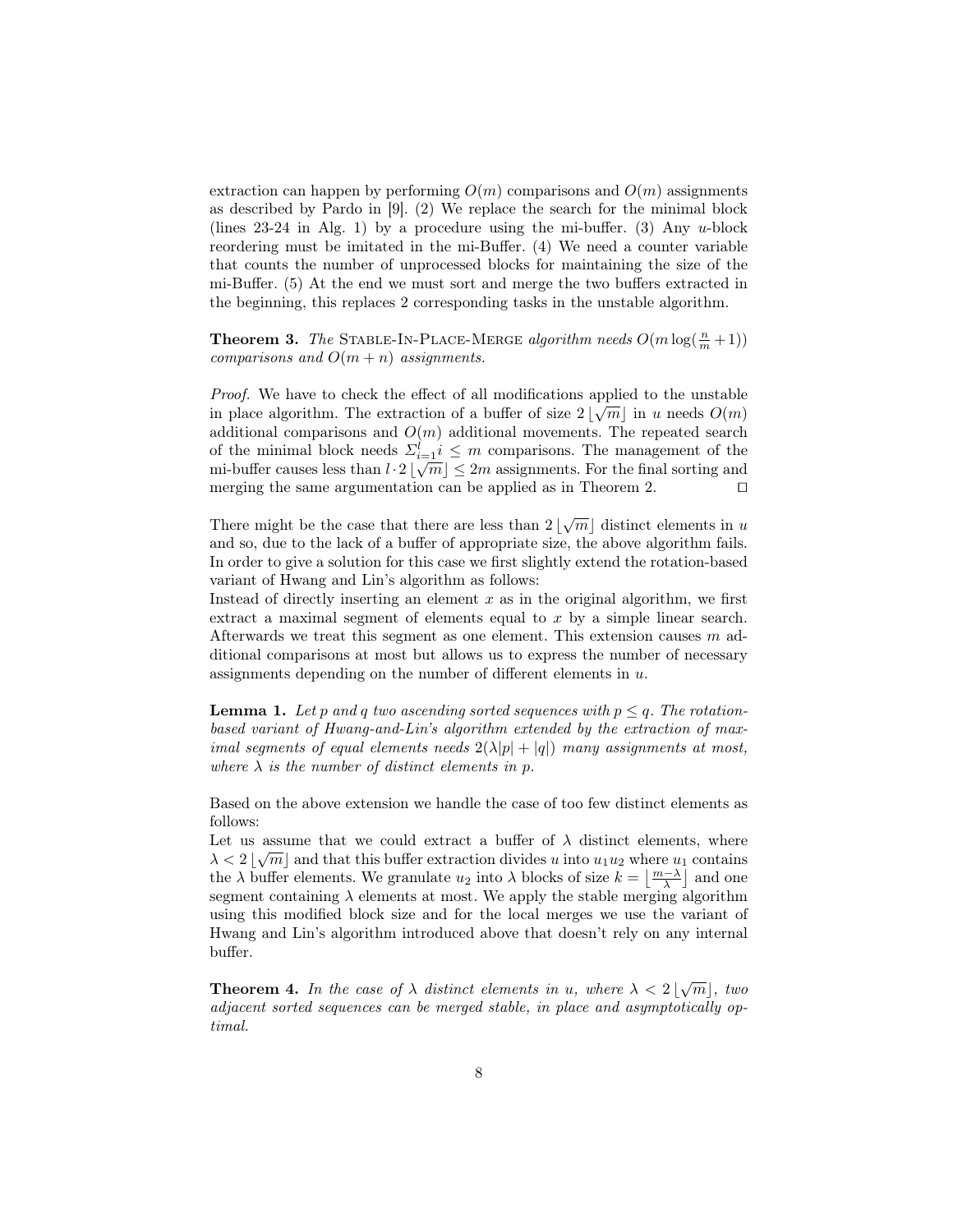| $\boldsymbol{n}$ |                | $m$ UNSTAB.-IN-PL.-MERGE STAB.-IN-PL.-MERGE |       |         |       | RECMERGE |       | Standard alg.        |       |
|------------------|----------------|---------------------------------------------|-------|---------|-------|----------|-------|----------------------|-------|
|                  |                | $\#comp$                                    | $t_e$ | #comp   | $t_e$ | $\#comp$ | $t_e$ | #comp                | $t_e$ |
| $2^{21}$         | $-12^{21}$     | 7373277                                     | 721   | 6359488 | 891   |          |       | 4631976 1172 4194166 | 180   |
| $ 2^{21}$        | $10^{18}$      | 1572372                                     | 185   | 1448275 | 210   | 1268154  |       | 550 2359280          | 95    |
| $ 2^{21}$        | $10^{15}$      | 290180                                      | 70    | 277387  | 90    | 255641   |       | 240 2129916          | 80    |
| $ 2^{21}$        | $2^{12}$       | 48638                                       | 60    | 47501   | 80    | 44238    |       | 200 2100313          | 80    |
| $ 2^{23}$        | $2^9$          | 8588                                        | 260   | 8538    | 330   | 8064     | 721   | 8383203              | 340   |
| $ 2^{23}$        | 2 <sup>6</sup> | 1257                                        | 301   | 1271    | 320   | 1195     | 611   | 8287178              | 330   |
| $ 2^{23}$        | $2^3$          | 176                                         | 411   | 180     | 250   | 172      | 421   | 7381470              | 330   |
| $ 2^{23}$        | 2 <sub>0</sub> | 24                                          | 70    | 24      | 110   | 23       | 101   | 6537757              | 327   |

 $t_e$ : Execution time in ms,  $\#comp$ : Number of comp.,  $m, n$ : Lengths of inp. seq. Table 3. Practical comparison of various merge algorithms

Proof. The only significant modification compared to the STABLE-IN-PLACE-MERGE algorithm concerns the size of the  $u$ -blocks and the number of different elements in all  $u$ -blocks. It is easy to verify that this keeps the algorithm asymptotically optimal.

# 5 Experimental Results

We did some benchmarking with the algorithms developed here, in order to get an impression of their practical value. We compared the stable and unstable variant with the RECMERGE algorithm proposed by Dudzinsky and Dydek in [7] as well as the well known standard algorithm that needs linear extra storage. Table 3 contains a summary of our results. Each entry shows a mean value of 30 runs with different data. We took a state of the art hardware platform with 2.4 Ghz processor speed and 512MB main memory, all coding was done in the C programming language.

Despite their rather complex inner structure, the algorithms proposed here are surprisingly fast. The stable variant is almost always a bit slower than the unstable one, so stability seems to have a price. Additionally we observed that our algorithm is almost always a bit faster than Recmerge. The latter algorithm is not optimal regarding the number of assignments. Hence, our algorithm would be the best selection in practice, particularly if you have to cope with input sequences of big size.

# 6 Conclusion

We could show that optimal stable in place merging is not merely a theoretical model but effectively usable in practice. Although our stable algorithm is fairly complex, it is fast, for almost all inputs even faster than the algorithm of Dudzinski and Dydek that is used as foundation of the merge\_without\_buffer